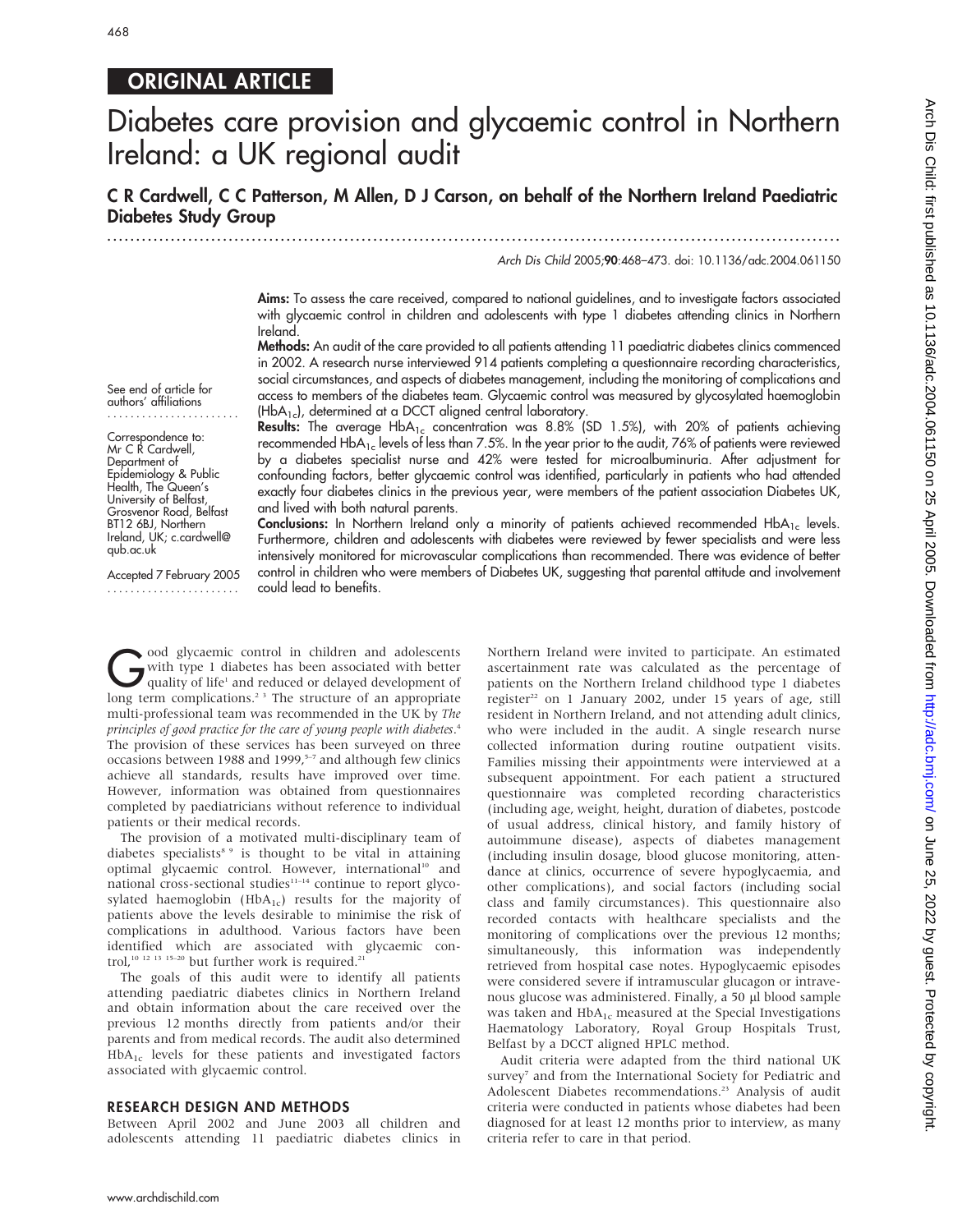Table 1 Characteristics of all patients included in the study attending paediatric diabetes clinics in Northern Ireland ( $n = 914$ )

| Characteristic           | Mean (SD) | $n$ (%)    |
|--------------------------|-----------|------------|
| Gender                   |           |            |
| Males                    |           | 473 (51.8) |
| Females                  |           | 441 (48.3) |
| Age at visit (years)     | 11.8(4.0) |            |
| $0 - 5$                  |           | 93 (10.2)  |
| $6 - 10$                 |           | 259 (28.3) |
| $11 - 15$                |           | 434 (47.5) |
| $16+$                    |           | 128 (14.0) |
| Age at diagnosis (years) | 7.23(3.8) |            |
| $0 - 5$                  |           | 382 (41.8) |
| $6 - 10$                 |           | 341 (37.3) |
| $11 - 15$                |           | 190 (20.8) |
| $16+$                    |           | 1(0.1)     |
| Height (SDS)             | 0.04(1.2) |            |
| Less than $-2$ SD        |           | 38(4.2)    |
| $-2$ SD to $-1$ SD       |           | 96 (10.6)  |
| $-1$ SD to $+1$ SD       |           | 600 (65.9) |
| 1 SD to 2 SD             |           | 147 (16.2) |
| Over 2 SD                |           | 29(3.2)    |
| Weight (SDS)             | 0.68(1.0) |            |
| Less than $-2$ SD        |           | 8(0.9)     |
| $-2$ SD to $-1$ SD       |           | 37(4.1)    |
| $-1$ SD to $+1$ SD       |           | 520 (57.1) |
| 1 SD to 2 SD             |           | 266 (29.2) |
| Over 2 SD                |           | 79 (8.7)   |
| BMI (SDS)                | 0.86(1.0) |            |
| Less than $-2$ SD        |           | 5(0.6)     |
| $-2$ SD to $-1$ SD       |           | 20(2.2)    |
| $-1$ SD to $+1$ SD       |           | 463 (50.9) |
| 1 SD to 2 SD             |           | 320 (35.2) |
| Over 2 SD                |           | 102(11.2)  |
| Duration of diabetes     | 4.6(3.8)  |            |
| $0-12$ months            |           | 136 (14.8) |
| $12-18$ months           |           | 112 (12.3) |
| 19 months $-5$ years     |           | 391 (42.8) |
| Over 5 years             |           | 275 (30.1) |

Analysis of glycaemic control, severe hypoglycaemic episodes, and readmissions for diabetic ketoacidosis (DKA) were restricted to patients interviewed prior to their 16th birthday as coverage of older patients was considered less complete. Patients whose diabetes had been diagnosed for less than 12 months who may be in a phase of partial remission were also excluded. A deprivation score was calculated for each postcode based on the Carstairs index, derived from four 1991 census indicators: unemployment, car ownership, social class, and household crowding.24

### Statistical analysis

Height, weight, and BMI were converted into standard deviation scores (SDS) to take account of children's gender and age using the 1990 British Growth Standard<sup>25</sup> and then divided by quintiles into fifths. The mean and standard deviation of HbA<sub>1c</sub> was obtained for each category of potential explanatory variables and compared using  $t$  tests and one way analysis of variance. Multiple regression analysis was conducted controlling first for sex, age, and duration (in categories), as these were factors over which clinics had no control, and then for other factors on a variable-by-variable basis. Rates of DKA and severe hypoglycaemic episodes were calculated and a  $\chi^2$  test used to compare severe hypoglycaemia by HbA<sub>1c</sub> level (categorised as  $>7.5\%$  or  $\leq 7.5\%$ ).

Statistical analyses were performed using STATA release 8.0 (Stata Corporation, College Station, Texas).

# RESULTS

There were 914 patients included in the audit, all Caucasian, and none with type 2 diabetes. Other patient characteristics are shown in table 1. The estimated ascertainment rate was 97.4%.

There were 778 patients whose diabetes had been diagnosed for at least one year. Review and monitoring of complications by healthcare specialists are shown in table 2. Mean  $HbA_{1c}$  was 8.8%, standard deviation 1.53%, in the 95% (621/651) of patients, interviewed prior to their 16th birthday whose diabetes had been diagnosed for at least one year, for whom this was available. Comparison of  $HbA_{1c}$ levels in subgroups of these 621 patients are shown in table 3 (sociodemographic factors) and table 4 (clinic related factors). These tables show comparisons with a reference category for each patient characteristic after controlling for sex, age, and duration.

In table 3 the unadjusted analysis shows that age, pubertal status, duration of diabetes, SDS height, and SDS weight were all significantly associated with  $HbA_{1c}$  level. The association with age was independent of sex and duration  $(p < 0.0001)$  and the association with duration was independent of age and sex ( $p = 0.01$ ). Patients who were not living with both their natural parents had a significantly higher HbA<sub>1c</sub> by an estimated 0.55% (95% CI 0.22% to 0.88%) after adjusting for sex, age, and duration. Although parental occupation was significantly associated both before  $(p = 0.0004)$  and after adjustment  $(p = 0.005)$ , the effect was attributable to high  $HbA_{1c}$  levels in those patients where the head of the household's occupation could not be classified (for example, never worked, long term unemployed, or armed forces).

In table 4 the crude analysis shows that the number of blood glucose tests per day, number of  $HbA_{1c}$  tests, number of doses of insulin, and total insulin dose were all associated with  $HbA_{1c}$  level. However, some of these associations could be attributed to other factors. After adjustment for sex, age, and duration the associations between the number of doses of insulin per day and the total insulin dose were no longer significant. After additionally adjusting for the attended diabetes clinic the associations between both number of blood glucose tests per day ( $p = 0.21$ ) and number of  $HbA<sub>1c</sub>$ tests ( $p = 0.10$ ) were no longer significant.

The number of diabetes clinic attendances was associated with  $HbA_{1c}$  level both before and after adjustment. Specifically, after adjusting for sex, age, and duration, those patients attending less than four clinics in the last year had a significantly higher  $HbA_{1c}$  level by an estimated 0.42% (95% CI 0.14% to 0.70%) compared to those attending exactly four clinics, while those attending more than four clinics had a higher HbA<sub>1c</sub> level by an estimated 0.32% (95% CI 0.03% to 0.61%) compared to those attending exactly four clinics. Members of Diabetes UK had a significantly lower  $HbA_{1c}$  by an estimated 0.49% (95% CI 0.26% to 0.73%), after adjustment for sex, age, and duration. Other factors investigated for which no association between HbA<sub>1c</sub> was detected included season of visit and time from home to clinic. The model containing sex, age, duration, clinic attendance, natural parents, and Diabetes UK membership explained 13%  $(R^2 = 0.13)$  of patient-to-patient variation in HbA<sub>1c</sub> levels; adding clinic to this model raised the figure to 21%, indicating that clinic-to-clinic differences in  $HbA_{1c}$  values remained that could not be explained by the available patient characteristics.

There were 92 patients (14%), interviewed prior to their 16th birthday whose diabetes had been diagnosed for at least one year, who reported 191 severe hypoglycaemic episodes in the previous year, which corresponded to 29.5 episodes per 100 person-years. In contrast, the hospital chart recorded a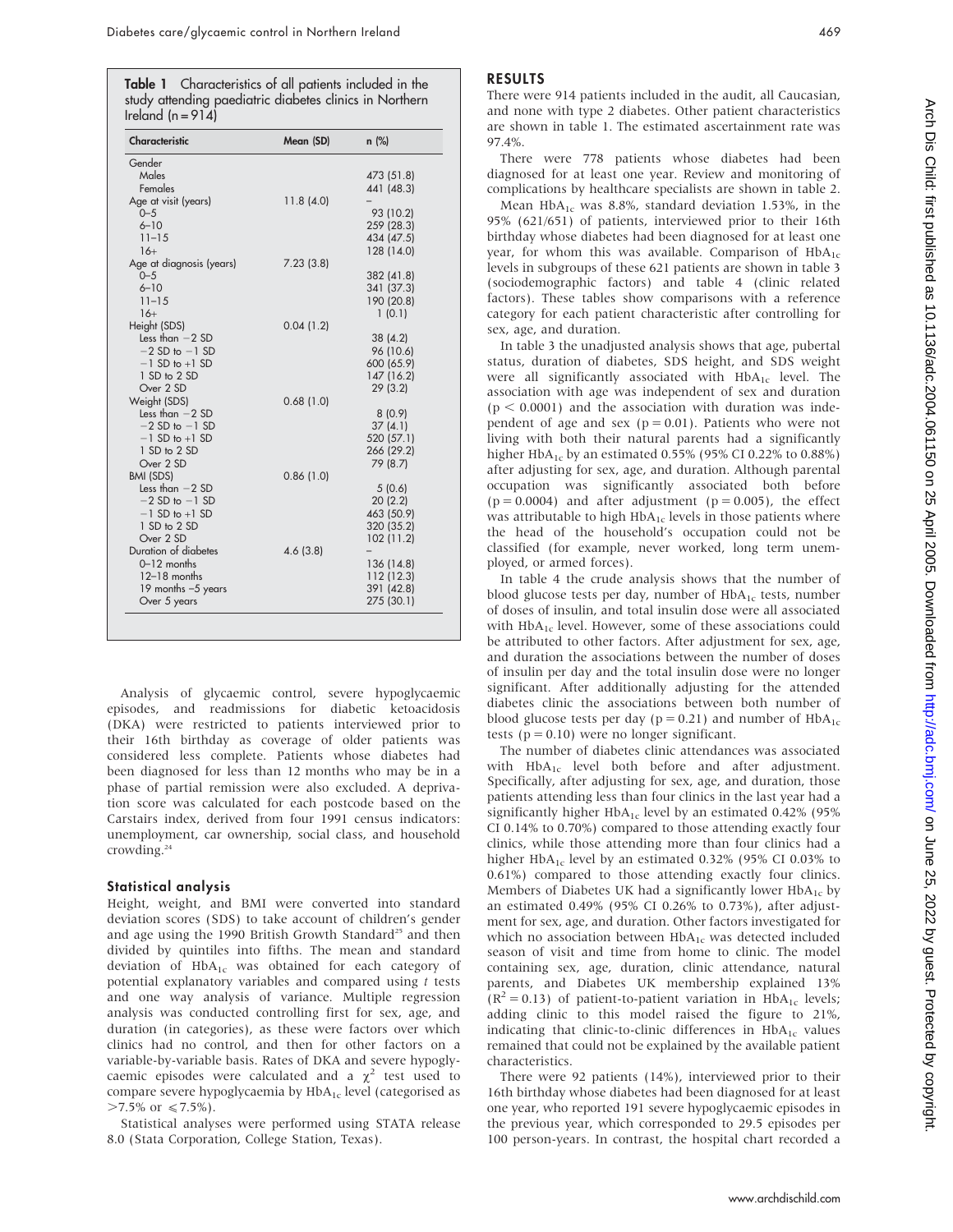Table 2 Compliance with audit criteria, taken from hospital charts, of patients attending paediatric diabetes clinics in Northern Ireland whose diabetes had been diagnosed for at least one year (n = 778) and for children over 11 years of age (n = 452)

| 589 (75.7)<br>575 (73.9)<br>23(3.0)<br>195 (25.1)<br>61(7.9)<br>16(2.1) |            |
|-------------------------------------------------------------------------|------------|
|                                                                         |            |
|                                                                         |            |
|                                                                         |            |
|                                                                         |            |
|                                                                         |            |
|                                                                         |            |
|                                                                         |            |
|                                                                         |            |
|                                                                         |            |
|                                                                         |            |
| 432 (55.5)                                                              | 277(61.3)  |
| 327 (42.0)                                                              | 197 (43.6) |
| 603 (77.5)                                                              | 360 (79.7) |
| 745 (96.1)                                                              |            |
| 533 (68.5)                                                              |            |
| 488 (75.0)**                                                            |            |
|                                                                         |            |
| 735 (95.2)                                                              |            |
| 124 (20.0)**                                                            |            |
|                                                                         |            |

-Height and weight plotted on a growth chart.

\*\*Only calculated for children less than 16 years old.

the termined at audit visit.

total of 13 severe hypoglycaemic episodes, a rate of 2.0 per 100 person-years, occurring in 1% (8/648) of patients. There was no significant difference ( $p = 0.27$ ) in the prevalence of severe hypoglycaemia by HbA<sub>1c</sub>; patients with HbA<sub>1c</sub>  $\le 7.5\%$ experienced a rate of 25.0 episodes per 100 person-years compared with 31.1 in patients with  $HbA_{1c} > 7.5$ %. There was little difference between the chart and interview record of readmissions for DKA; overall the chart recorded 7.1 DKA episodes per 100 person-years, which occurred in 6% (36/649) of the children.

## **DISCUSSION**

This is the first audit of the care provided to children and adolescents with type 1 diabetes in Northern Ireland. Glycaemic control, mean  $HbA_{1c}$  8.8%, was roughly comparable to other similar national audits from Scotland,<sup>13</sup> France,<sup>12</sup> and two audits from Denmark<sup>11 14</sup> (mean  $HbA_{1c}$ 8.9%, 9.0%, 9.1%, and 8.7%, respectively). However, the small percentage, 20%, of patients achieving recommended  $HbA<sub>1c</sub>$ levels,<sup>23</sup>  $\leq 7.5\%$ , is a cause for concern.

The lack of patients receiving an annual review by all members of the paediatric diabetes specialist team may reflect the failure to meet healthcare staffing recommendations. In particular, throughout Northern Ireland there were only 2.5 whole time equivalent (WTE) diabetes specialist nurses in post compared with the 9 diabetes specialist nurses recommended<sup>26</sup> for a clinic population of 914. Similarly, the low proportion of patients reviewed by a clinical psychologist may also reflect staff shortages rather than a lack of need for psychological input among children with persistently poor glycaemic control.<sup>27</sup>

Monitoring of children and adolescents for microvascular complications, particularly microalbuminuria and retinal examinations, fell below recommendations.<sup>23</sup> This study shows how the deficiencies in diabetes services, based on a recent UK survey of consultant paediatricians,<sup>7</sup> translate to deficiencies in the care received by patients. Importantly, this

is the first study that is likely to accurately reflect the levels of care provided in the UK as information was directly recorded from parents/carers and was confirmed by chart review. In contrast, the previously mentioned survey relied on the perceptions of consultant paediatricians who were responsible for providing diabetes services. Two other UK audits,13 28 29 to our knowledge the only UK audits of similar size and ascertainment rate, did not present information on care received directly recorded from the patient/carer.

The observation that less than 10% of children stating they had experienced severe hypoglycaemic episodes in the past year had this recorded in their hospital chart suggests that these episodes may not be receiving adequate attention at clinic visits. Furthermore, this result indicates that comparisons of severe hypoglycaemia between centres must be interpreted with caution.

The observed associations between  $HbA_{1c}$  level and age and diabetes duration and the lack of association with gender, were mostly consistent with previous large cross-sectional studies.<sup>10 12 13</sup> Earlier studies have also observed  $HbA_{1c}$ associations with total insulin dosage<sup>12 13 16 18 20</sup> and the number of insulin doses per day, $12 \frac{13}{13}$  but in this study these associations could be explained by the duration of diabetes and the age of the patients. However, poorer control was noted in children prescribed four doses of insulin per day, which may reflect that this insulin regime is used for children with poor control or that it may be associated with poor compliance. The evidence supporting the concept that increased blood glucose testing improved control, a consistent finding in previous studies,<sup>12 16</sup> <sup>18</sup> was less conclusive. An increase in the number of blood glucose tests was associated with a decrease in  $HbA_{1c}$ , but after adjusting for the attended diabetes clinic this effect was no longer apparent, suggesting that it may be explained by other clinic practices.

Glycaemic control was independently associated with Diabetes UK membership, diabetic clinic attendance, and living with both natural parents. The reduction in  $HbA_{1c}$  with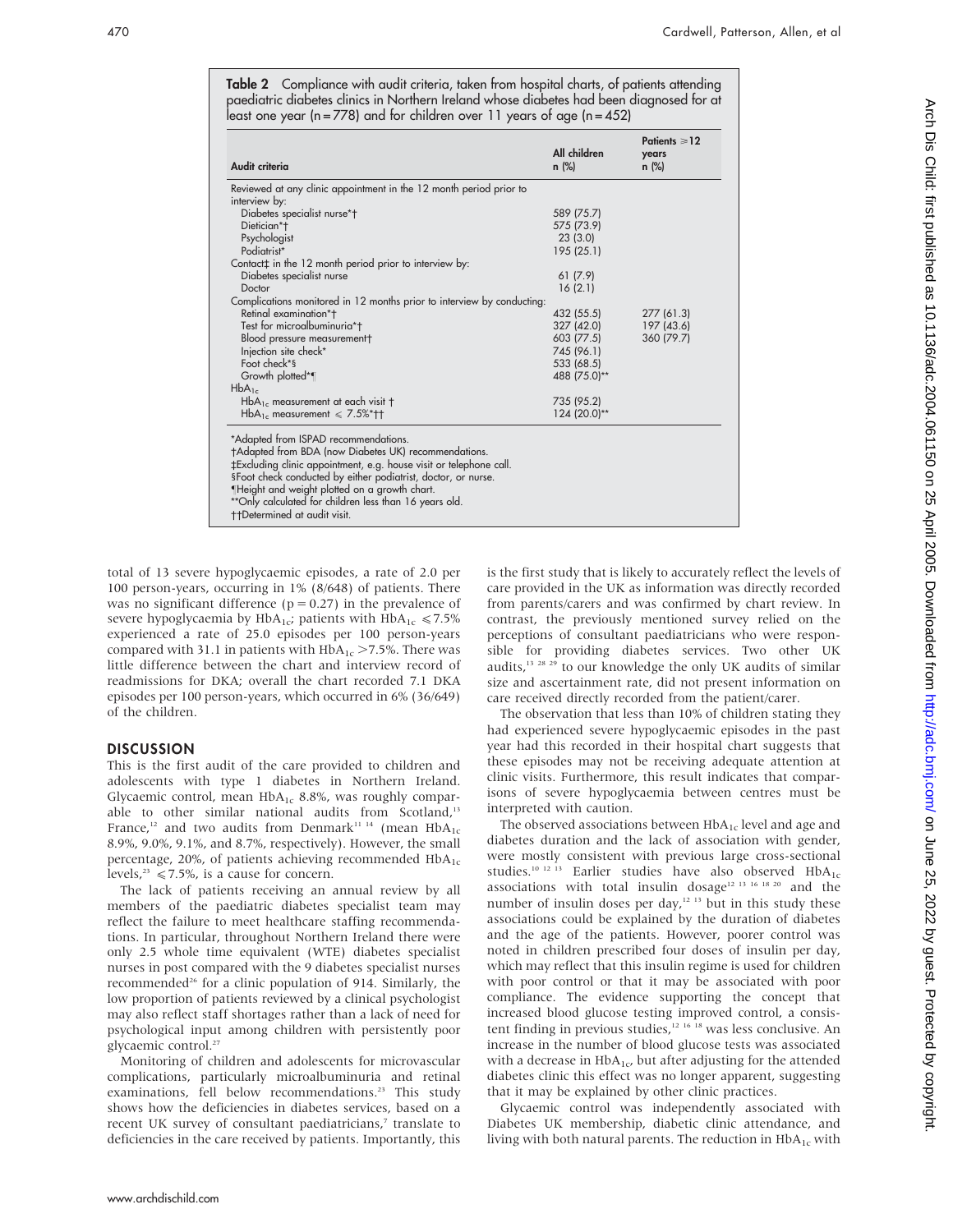| Table 3 Comparison of HbA <sub>1c</sub> results by patient characteristics in patients interviewed prior to their 16th birthday whose |  |  |  |  |
|---------------------------------------------------------------------------------------------------------------------------------------|--|--|--|--|
| diabetes had been diagnosed for at least one year $(n = 621)$                                                                         |  |  |  |  |

|                                            |            | Mean |           | p                      | Adjusted*                              |                        |  |
|--------------------------------------------|------------|------|-----------|------------------------|----------------------------------------|------------------------|--|
|                                            | $n$ (%)    |      | <b>SD</b> |                        | Effect (95% CI)                        | p                      |  |
| Gender                                     |            |      |           |                        |                                        |                        |  |
| Boy                                        | 313 (50.4) | 8.77 | 1.52      | 0.99                   | 0 [reference category]                 | 0.92                   |  |
| Girl                                       | 308 (49.6) | 8.77 | 1.54      |                        | $-0.01$<br>$(-0.24 \text{ to } 0.22)$  |                        |  |
| Age                                        |            |      |           |                        |                                        |                        |  |
| $0-5$ years                                | 48 (7.7)   | 8.32 | 1.43      | < 0.0001               | 0 [reference category]                 | < 0.0001               |  |
| 6-10 years                                 | 202 (32.5) | 8.29 | 1.01      |                        | $-0.15$<br>$(-0.62 \text{ to } 0.32)$  |                        |  |
| $11-15$ years                              | 371 (59.7) | 9.09 | 1.69      |                        | $+0.58$<br>$(0.12 \text{ to } 1.04)$   |                        |  |
| Pubertal status‡                           |            |      |           |                        |                                        |                        |  |
| Pre                                        | 366 (58.9) | 8.57 | 1.35      | 0.0006                 | 0 [reference category]                 | 0.55                   |  |
| Peri                                       | 111(17.8)  | 9.12 | 1.78      |                        | $-0.05$<br>$(-0.44 \text{ to } 0.33)$  |                        |  |
| Post                                       | 137(22.1)  | 9.04 | 1.69      |                        | $-0.14$<br>$(-0.52 \text{ to } 0.24)$  |                        |  |
| Unknown                                    | 7(1.1)     | 8.31 | 1.36      |                        | $-0.76$<br>$(-1.88 \text{ to } 0.36)$  |                        |  |
| Duration of diabetes                       |            |      |           |                        |                                        |                        |  |
| $12-18$ months                             | 101 (16.3) | 8.29 | 1.46      | 0.001                  | 0 [reference category]                 | 0.01                   |  |
| 19 months-5 years                          | 332 (53.5) | 8.72 | 1.44      |                        | $+0.39$<br>$(0.06 \text{ to } 0.72)$   |                        |  |
| Over 5 years                               | 188 (30.3) | 9.11 | 1.65      |                        | $+0.58$<br>$(0.21 \text{ to } 0.95)$   |                        |  |
| SDS height (fifths)                        |            |      |           |                        |                                        |                        |  |
| 1st shortest                               | 120 (19.4) | 9.16 | 1.77      | 0.03                   | 0 [reference category]                 | 0.09                   |  |
| 2 <sub>nd</sub>                            | 127(20.5)  | 8.70 | 1.30      | $(0.007)$ <sup>+</sup> | $(-0.76 \text{ to } -0.03)$<br>$-0.40$ | $(0.02)$ <sup>+</sup>  |  |
| 3rd                                        |            |      | 1.51      |                        | $-0.32$                                |                        |  |
|                                            | 122 (19.7) | 8.71 |           |                        | $(-0.70 \text{ to } 0.05)$             |                        |  |
| 4th                                        | 138 (22.3) | 8.73 | 1.55      |                        | $-0.37$<br>$(-0.73 \text{ to } 0.00)$  |                        |  |
| 5th tallest                                | 113 (18.2) | 8.54 | 1.43      |                        | $-0.52$<br>$(-0.90 \text{ to } -0.14)$ |                        |  |
| SDS weight (fifths)                        |            |      |           |                        |                                        |                        |  |
| 1st lightest                               | 121 (19.5) | 9.10 | 1.65      | 0.05                   | 0 [reference category]                 | 0.07                   |  |
| 2 <sub>nd</sub>                            | 129 (20.8) | 8.82 | 1.58      | $(0.007)$ <sup>+</sup> | $-0.25$<br>$(-0.62 \text{ to } 0.11)$  | $(0.008)$ <sup>+</sup> |  |
| 3rd                                        | 129 (20.8) | 8.73 | 1.36      |                        | $-0.30$<br>$(-0.67 \text{ to } 0.07)$  |                        |  |
| 4 <sub>th</sub>                            | 118 (19.0) | 8.53 | 1.61      |                        | $-0.52$<br>$(-0.90 \text{ to } -0.15)$ |                        |  |
| 5th heaviest                               | 124 (20.0) | 8.65 | 1.40      |                        | $-0.43$<br>$(-0.80 \text{ to } -0.06)$ |                        |  |
| SDS BMI (fifths)                           |            |      |           |                        |                                        |                        |  |
| 1st lowest                                 | 116(18.7)  | 8.93 | 1.57      | 0.55                   | 0 [reference category]                 | 0.68                   |  |
| 2 <sub>nd</sub>                            | 118 (19.0) | 8.82 | 1.52      | $(0.10)$ <sup>+</sup>  | $-0.08$<br>$(-0.47$ to $0.30)$         | $(0.13)$ <sup>+</sup>  |  |
| 3rd                                        | 134 (21.6) | 8.81 | 1.59      |                        | $-0.10$<br>$(-0.47 \text{ to } 0.27)$  |                        |  |
| 4 <sub>th</sub>                            | 128 (20.6) | 8.64 | 1.53      |                        | $-0.19$<br>$(-0.57 \text{ to } 0.18)$  |                        |  |
| 5th greatest                               | 125 (20.1) | 8.66 | 1.43      |                        | $-0.26$<br>$(-0.64 \text{ to } 0.11)$  |                        |  |
| Family history of type 1 diabetes mellitus |            |      |           |                        |                                        |                        |  |
| None                                       | 534 (86.0) | 8.73 | 1.54      | 0.21                   | 0 [reference category]                 | 0.35                   |  |
| Parent                                     | 53(8.5)    | 8.91 | 1.48      |                        | $+0.14$<br>$(-0.28 \text{ to } 0.56)$  |                        |  |
|                                            |            | 9.17 | 1.37      |                        | $+0.35$<br>$(-0.16 \text{ to } 0.86)$  |                        |  |
| Sibling only                               | 34(5.5)    |      |           |                        |                                        |                        |  |
| Both natural parents live at home          |            |      |           |                        |                                        | 0.004                  |  |
| Yes                                        | 514 (82.8) | 8.66 | 1.45      | 0.0008                 | 0 [reference category]                 |                        |  |
| <b>No</b>                                  | 90 (14.5)  | 9.30 | 1.83      |                        | $(0.22 \text{ to } 0.88)$<br>$+0.55$   |                        |  |
| Unknown                                    | 17(2.7)    | 9.11 | 1.45      |                        | $+0.36$<br>$(-0.35 \text{ to } 1.07)$  |                        |  |
| Deprivation of home address (fifths)       |            |      |           |                        |                                        |                        |  |
| 1st affluent                               | 115 (18.5) | 8.75 | 1.42      | 0.88                   | 0 [reference category]                 | 0.90                   |  |
| 2 <sub>nd</sub>                            | 121 (19.5) | 8.67 | 1.35      | $(0.79)$ <sup>+</sup>  | $+0.03$<br>$(-0.35 \text{ to } 0.41)$  | $(0.69)$ <sup>+</sup>  |  |
| 3rd                                        | 133 (21.4) | 8.88 | 1.77      |                        | $+0.17$<br>$(-0.20 \text{ to } 0.54)$  |                        |  |
| 4 <sub>th</sub>                            | 125(20.1)  | 8.76 | 1.59      |                        | $+0.12$<br>$(-0.26 \text{ to } 0.50)$  |                        |  |
| 5th deprived                               | 127 (20.5) | 8.77 | 1.46      |                        | $+0.04$<br>$(-0.33)$ to $0.42$         |                        |  |
| Primary occupation                         |            |      |           |                        |                                        |                        |  |
| Non-manual                                 | 319(51.4)  | 8.68 | 1.51      | 0.0004                 | 0 [reference category]                 | 0.005                  |  |
| Manual                                     | 218 (35.1) | 8.66 | 1.41      |                        | $+0.03$<br>$(-0.22 \text{ to } 0.28)$  |                        |  |
| Unclassifiable                             | 84 (13.5)  | 9.38 | 1.74      |                        | $+0.58$<br>$(0.22 \text{ to } 0.93)$   |                        |  |

trend across

Diabetes UK membership suggests that parental attitude and involvement in the disease could lead to benefits in control. This study confirms an association between infrequent diabetes clinic attendance and worse control that has been noted previously.16 17 19 However, caution should be exercised when interpreting the results in the most frequent category of attendance, as increased attendances could be a consequence rather than a cause of worse control. The worse control of children whose parents have separated has been observed in various studies; $13 \frac{18}{18}$  18 19 the consistency of this finding indicates that single parents may merit assistance to meet the challenges involved in attaining good control.

In addition to previously mentioned advantages, this study also benefited from a relatively large sample size, a high ascertainment rate, and a detailed questionnaire on established and potential risk factors of poor control. This allowed not only the testing of previous hypotheses but also the adjustment for other risk factors of poor control. This study does have limitations; the cross-sectional design allows the association of factors with good control but not the ability to determine causation which would require a prospective study. Furthermore, the 21% of HbA<sub>1c</sub> variation that was explained by available variables was similar to a Scottish study,<sup>13</sup> which accounted for 16% of  $HbA_{1c}$  variation, but indicated that knowledge of factors which establish good control remains incomplete.

In conclusion, the percentage of children and adolescents achieving recommended levels of glycaemic control was disappointing. Furthermore, annual reviews by healthcare specialists and monitoring of microvascular complications fell below recommended levels. Some of these failures may reflect staff shortages, in particular a lack of diabetes

<sup>`</sup>Assessed from height velocity.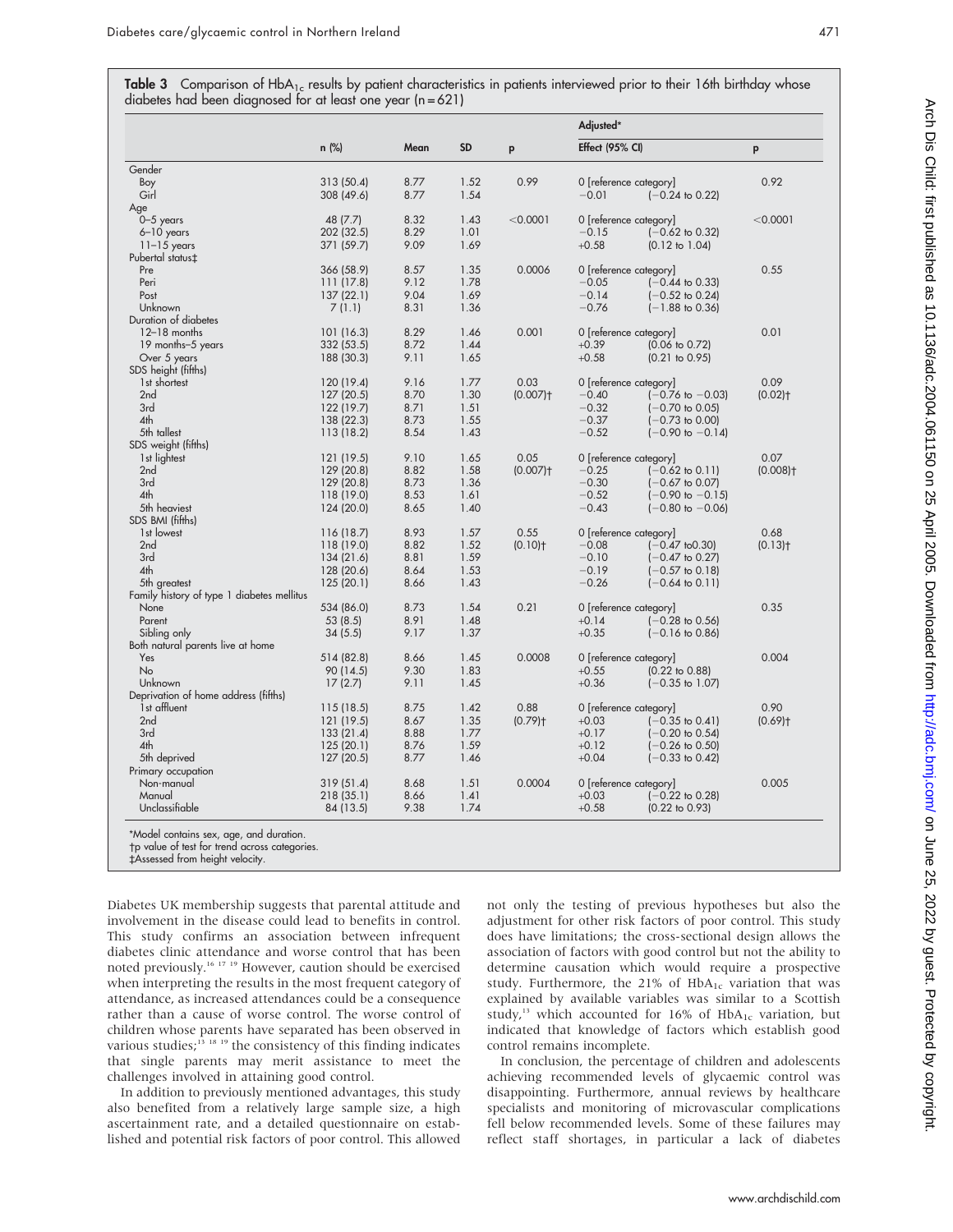|  | Table 4 Comparison of HbA1c results by aspects of diabetes management in patients interviewed by the research nurse prior |  |  |  |
|--|---------------------------------------------------------------------------------------------------------------------------|--|--|--|
|  | to their 16th birthday with duration of diabetes over 1 year (n=621)                                                      |  |  |  |

|                                        |            |      |           |          | Adjusted*                              |          |  |
|----------------------------------------|------------|------|-----------|----------|----------------------------------------|----------|--|
|                                        | $n$ (%)    | Mean | <b>SD</b> | p        | Effect (95% CI)                        | p        |  |
| No. of blood glucose tests per day     |            |      |           |          |                                        |          |  |
| None                                   | 52(8.4)    | 9.49 | 1.97      | < 0.0001 | 0 [reference category]                 | 0.005    |  |
|                                        | 103 (16.6) | 9.10 | 1.51      |          | $-0.36$<br>$(-0.85 \text{ to } 0.13)$  |          |  |
|                                        | 174 (28.0) | 8.71 | 1.45      |          | $-0.68$<br>$(-1.13 \text{ to } -0.22)$ |          |  |
| $\frac{2}{3}$                          | 166 (26.7) | 8.71 | 1.49      |          | $-0.55$<br>$(-1.02 \text{ to } -0.09)$ |          |  |
| >4                                     | 126 (20.3) | 8.35 | 1.35      |          | $-0.85$<br>$(-1.33$ to $-0.37)$        |          |  |
| No. of $HbA_{1c}$ tests in last year   |            |      |           |          |                                        |          |  |
| $\leq 4$                               | 200 (32.5) | 9.03 | 1.64      | 0.004    | $+0.37$<br>$(0.10 \text{ to } 0.65)$   | 0.03     |  |
| $\pmb{4}$                              | 244 (39.7) | 8.55 | 1.38      |          | 0 [reference category]                 |          |  |
| >4                                     | 171 (27.8) | 8.72 | 1.51      |          | $+0.21$<br>$(-0.09)$ to 0.65)          |          |  |
| Doses of insulin per day               |            |      |           |          |                                        |          |  |
|                                        | 35(5.7)    | 8.69 | 1.33      | 0.02     | $+0.30$<br>$(-0.23 \text{ to } 0.82)$  | 0.07     |  |
| $\sqrt{2}$                             | 465 (75.1) | 8.71 | 1.47      |          | 0 [reference category]                 |          |  |
| 3                                      | 102 (16.5) | 8.88 | 1.64      |          | $-0.14$<br>$(-0.46 \text{ to } 0.19)$  |          |  |
| $\overline{4}$                         | 17(2.8)    | 9.84 | 2.30      |          | $+0.80$<br>$(0.08 \text{ to } 1.51)$   |          |  |
| Total insulin dose (U per kg per day)  |            |      |           |          |                                        |          |  |
| < 0.5                                  | 41(6.6)    | 8.20 | 1.33      | 0.0003   | 0 [reference category]                 | 0.43     |  |
| $0.5 - 0.75$                           | 125 (20.2) | 8.46 | 1.58      |          | $+0.11$<br>$(-0.43 \text{ to } 0.65)$  |          |  |
| $0.75 - 1.0$                           | 206 (33.2) | 8.70 | 1.48      |          | $+0.28$<br>$(-0.25 \text{ to } 0.80)$  |          |  |
| $1 - 1.25$                             | 158 (25.5) | 9.07 | 1.58      |          | $+0.43$<br>$(-0.13 \text{ to } 0.98)$  |          |  |
| >1.25                                  | 90 (14.5)  | 9.07 | 1.40      |          | $+0.33$<br>$(-0.27$ to 0.93)           |          |  |
| No. of clinic attendances in last year |            |      |           |          |                                        |          |  |
| $\leq 4$                               | 199 (32.2) | 9.03 | 1.66      | 0.002    | $+0.42$<br>$(0.14 \text{ to } 0.70)$   | 0.007    |  |
| 4                                      | 242 (39.1) | 8.51 | 1.34      |          | 0 [reference category]                 |          |  |
| >4                                     | 178 (28.8) | 8.80 | 1.57      |          | $+0.32$<br>$(0.03 \text{ to } 0.61)$   |          |  |
| Member of Diabetes UK                  |            |      |           |          |                                        |          |  |
| No                                     | 243 (39.1) | 9.08 | 1.67      | < 0.0001 | 0 [reference category]                 | < 0.0001 |  |
| Yes                                    | 378 (60.9) | 8.56 | 1.40      |          | $-0.49$<br>$(-0.73 \text{ to } -0.26)$ |          |  |

specialist nurses and clinical psychologists. There was evidence of better control in children who were members of Diabetes UK, who lived with both natural parents, and who attended diabetes clinics regularly.

# ACKNOWLEDGEMENTS

The audit was undertaken with the support and participation of the following members of the Northern Ireland Paediatric Diabetes Study Group: M Allen, T Blair, R Blakely, M Brock, C Cardwell, D Carson, C Corkey, P Cosgrove, N Craig, M Doherty, M Allen, C Gaston, S Griffin, V Gleadhill, C Halahakoon, L Irwin, O McGlone, J Newell, C Patterson, M Quinn, M Rollins, C Stewart, and H Tennet.

#### Authors' affiliations .....................

### C R Cardwell, C C Patterson, Department of Epidemiology & Public Health, The Queen's University of Belfast, UK

M Allen, D J Carson, Department of Child Health, The Queen's University of Belfast, UK

Funding for the study was provided by the Regional Multi-professional Audit Group, Department of Health, Social Services, and Public Safety. CRC was in receipt of a Department of Education and Learning grant.

#### Competing interests: none declared

Ethics approval: ethical approval was obtained from Queen's University Belfast Research Ethics Committee

## REFERENCES

- 1 Hoey H, Aanstoot HJ, Chiarelli F, et al. Good metabolic control is associated with better quality of life in 2,101 adolescents with type 1 diabetes. Diabetes Care 2001;**24**:1923–8.
- 2 McNally PG, Raymond NT, Swift PG, et al. Does the prepubertal duration of diabetes influence the onset of microvascular complications? Diabet Med 1993;10:906–8.
- 3 Diabetes Control and Complications Trial Research Group. Effect of intensive diabetes treatment on the development and progression of long-term complications in adolescents with insulin-dependent diabetes mellitus: Diabetes Control and Complications Trial. J Pediatr 1994;125:177–88.
- 4 British Diabetic Association. The principles of good practice for the care of young people with diabetes. London: British Diabetic Association, 1995.
- 5 Anon. The organization of services for children with diabetes in the United Kingdom: report of the British Paediatric Association Working Party. Diabet Med 1990;7:457–64.
- 6 Haines LC, Swift PG. Report of the 1994 BPA/BDA Survey of Services for Children with Diabetes: Changing Patterns of Care. British Paediatric Association/British Diabetic Association. Diabet Med 1997;14:693-7
- 7 Jefferson IG, Swift PG, Skinner TC, et al. Diabetes services in the UK: third national survey confirms continuing deficiencies. Arch Dis Child 2003;88:53–6.
- 8 Drash AL. The child, the adolescent, and the Diabetes Control and Complications Trial. Diabetes Care 1993;16:1515–16.
- 9 Santiago JV. Lessons from the Diabetes Control and Complications Trial. Diabetes 1993;42:1549–54.
- 10 Mortensen HB, Hougaard P. Comparison of metabolic control in a crosssectional study of 2,873 children and adolescents with IDDM from 18 countries. The Hvidore Study Group on Childhood Diabetes. Diabetes Care 1997;20:714–20.
- 11 Mortensen HB, Marinelli K, Norgaard K, et al. A nation-wide cross-sectional study of urinary albumin excretion rate, arterial blood pressure and blood glucose control in Danish children with type 1 diabetes mellitus. Danish Study Group of Diabetes in Childhood. Diabet Med 1990;7:887–97.
- 12 Rosilio M, Cotton JB, Wieliczko MC, et al. Factors associated with glycemic control. A cross-sectional nationwide study in 2,579 French children with type 1 diabetes. The French Pediatric Diabetes Group. Diabetes Care 1998;21:1146–53.
- 13 Anon. Scottish study group for the care of the young diabetic. Factors influencing glycemic control in young people with type 1 diabetes in Scotland: a population-based study (DIABAUD2). Diabetes Care 2001;24:239–44.
- 14 Nordly S, Jorgensen T, Andreasen AH, et al. Quality of diabetes management in children and adolescents in Denmark. Diabet Med 2003;20:568–74.
- 15 Tubiana-Rufi N, Moret L, Czernichow P, et al. Risk factors for poor glycemic control in diabetic children in France. Diabetes Care 1995;18:1479-82.
- 16 Dorchy H, Roggemans MP, Willems D. Glycated hemoglobin and related factors in diabetic children and adolescents under 18 years of age: a Belgian experience. Diabetes Care 1997;20:2–6.
- 17 Kaufman FR, Halvorson M, Carpenter S. Association between diabetes control and visits to a multidisciplinary pediatric diabetes clinic. Pediatrics 1999;103:948–51.
- 18 Levine BS, Anderson BJ, Butler DA, et al. Predictors of glycemic control and short-term adverse outcomes in youth with type 1 diabetes. J Pediatr 2001;139:197–203.
- 19 Thompson SJ, Auslander WF, White NH. Comparison of single-mother and two-parent families on metabolic control of children with diabetes. Diabetes Care 2001;24:234–8.
- 20 Craig ME, Handelsman P, Donaghue KC, *et al.* Predictors of glycaemic control<br>and hypoglycaemia in children and adolescents with type 1 diabetes from<br>NSW and the ACT. *Med J Aust* 2002;177:235–8.
- 21 Kaufman FR. Searching for glycemic control in pediatric type 1 diabetes: a long way to go. J Pediatr 2001;139:174–6.